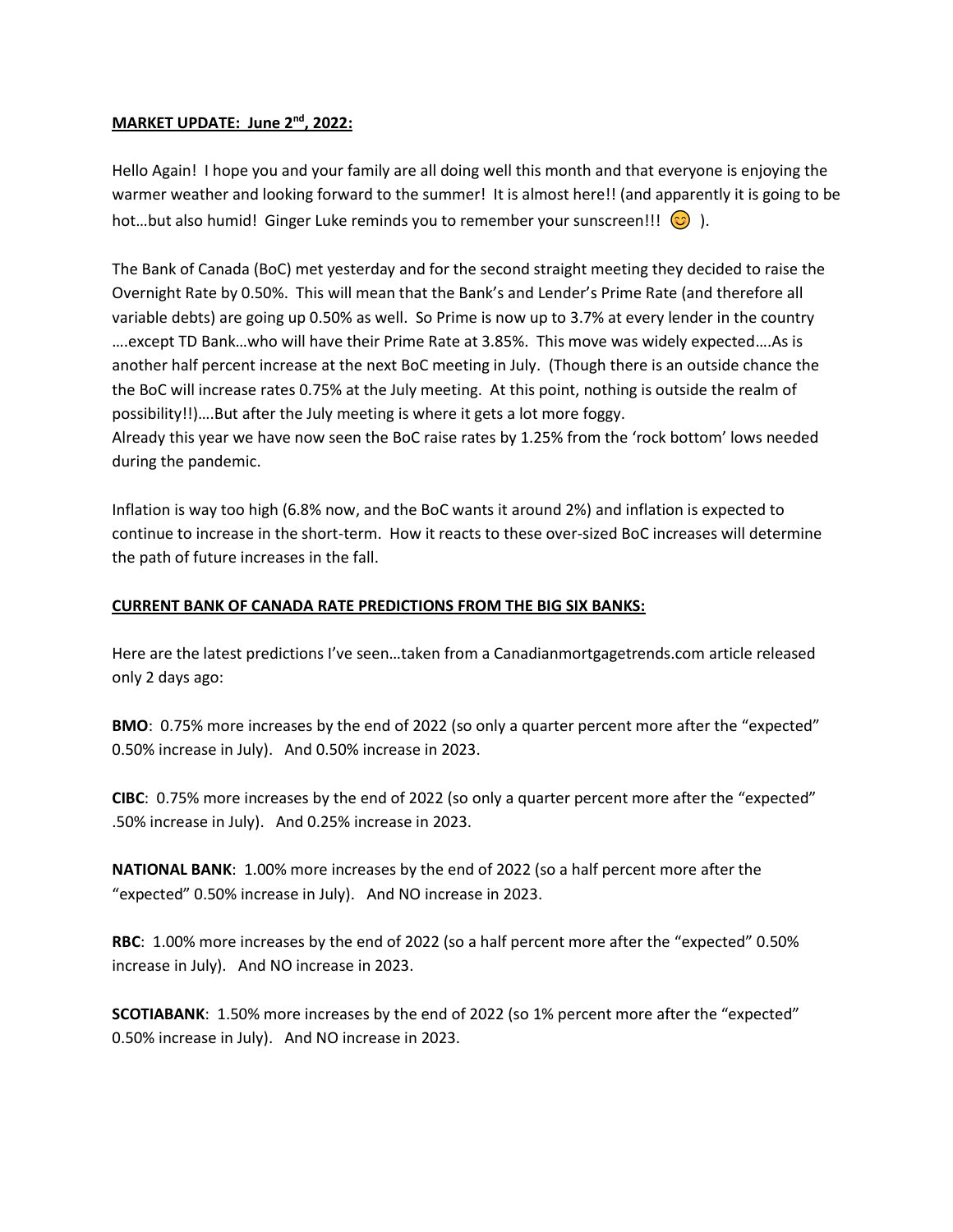**TD**: 1.00% more increases by the end of 2022 (so a half percent more after the "expected" 0.50% increase in July). And NO increase in 2023.

Who will actually be correct is anyone's guess!! These predictions might change by the time I finish writing up this update!!

But even the most aggressive of these predictions would have Prime going no higher than 5.2% by the end of 2022 (and staying there for 2023). Prime has not been at this level since early 2008. Whereas the majority of the predictions from the Big 6 have Prime being at 4.70% by the end of this year and 2023.

BUT…the Market has priced in increases similar to what Scotiabank is saying….Investors expect a 0.50% increase in July and September…and another 0.50% increase after that before the end of 2022.

They are reading into the wording from the BoC yesterday, when the Bank said they were "willing to act more forcefully" in order to bring inflation risks back under control.

Whether the majority of the Big Six Banks will change their opinions in the coming days after hearing what the BoC stated remains to be seen. As I say every month….TIME WILL TELL!

Canada's GDP Growth was 3.1% in the first quarter of 2022. This is in line with the BoC's projections. HOWEVER, it is well below analysts predictions, as they were expecting growth 5.4% in the first quarter. So growth wasn't nearly as good as many analysts expected.

But, despite this, there are wide-spread labour shortages in most sectors and this is pushing wages upwards. That is good for employees, but also helps contribute to inflation.

The housing market is finally moderating and in some markets in Ontario, homes are worth less than they were a couple of months ago. But with Consumer Spending remaining robust and exports expected to strengthen, growth in the second quarter in Canada is expected to be solid.

## **CURRENT MORTGAGE RATES:**

Mortgage Rates continue to creep up, as they have done for the last year or so. For Purchases with less than 20% down payment the 5 year fixed rate is up to around 4.24%-4.49% depending on the lender. That is up about half a percent since my last update. The 5 year variable term is now at 2.75% or Prime less 0.95%. That is up 0.50% because of yesterday's BoC increase. BUT fortunately, the Prime less 0.95% spread has not changed in the last month.

For Purchases with 20% down payment the 5 year fixed rate is up to 4.69% or higher. That is up about 0.70% higher than last month. The 5 year variable term is now at 3.10% or Prime less 0.60%. That is 0.50% higher than a month ago because of the half percent BoC increase. And like purchases with less than 20% down, there has been no change to the spread off of prime in the last month for purchases with 20% down payment.

FORTUNATELY….it appears fixed rates might be leveling off. Spreads have been relatively stable the last couple of weeks.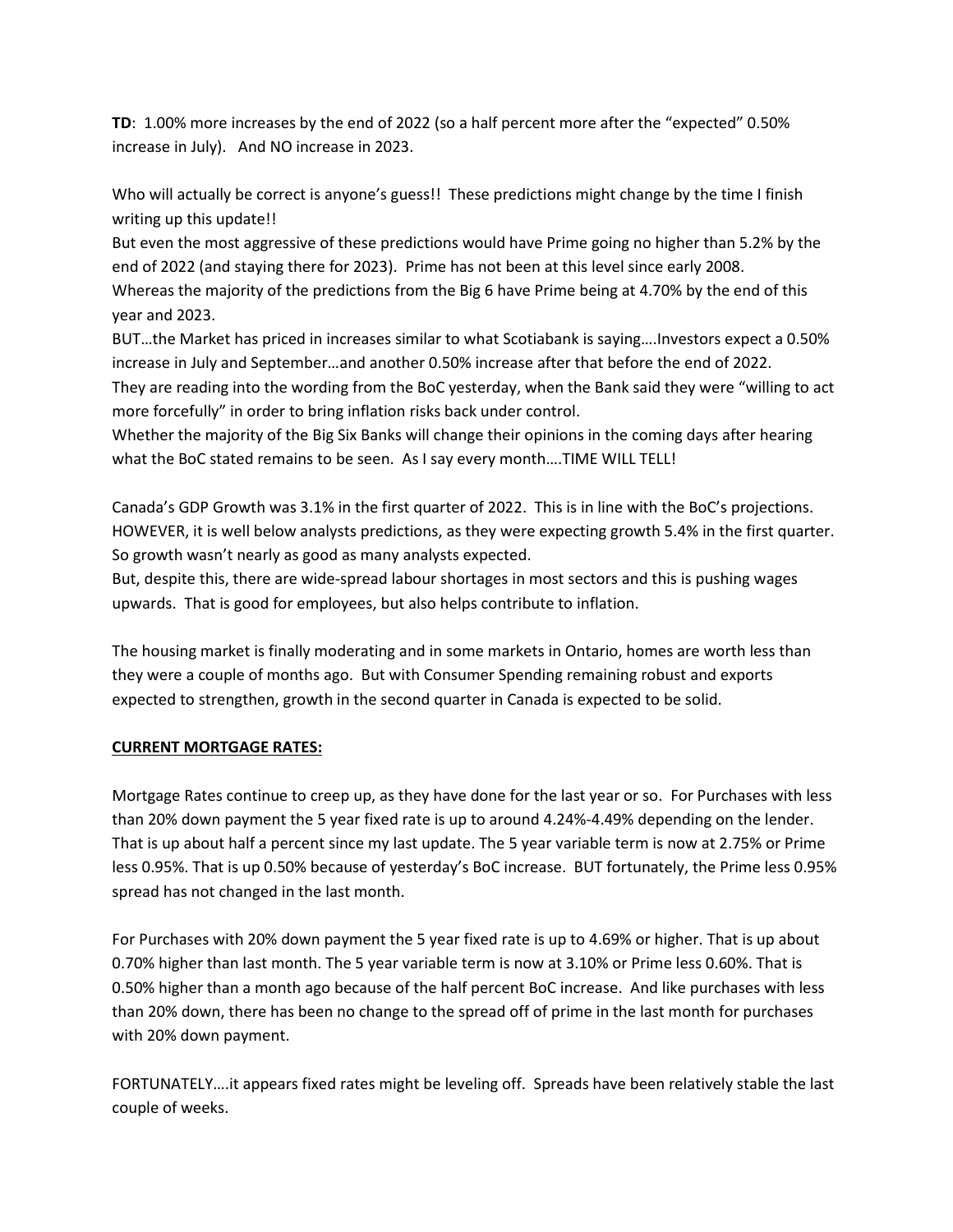Could we have reached the peak of fixed rates now?? Impossible to know for sure, but it certainly is possible.

Fixed Rates are now up about 2.25%-2.50% since October of 2021. So unless the BoC raises rates higher than everyone expects, there really isn't much need for many more increases to fixed rates going forward.

## **IN GTA REAL ESTATE NEWS:**

It will be a few days until the May real estate numbers are released, so the only numbers I can share are April's numbers. FYI

*TORONTO, ONTARIO, MAY 4, 2022 – The Greater Toronto Area (GTA) housing market continued its adjustment to higher borrowing costs, with the number of transactions down on a monthly and annual basis. As has been the case with previous rate tightening cycles, some home buyers have moved to the sidelines to determine how they will reposition themselves in the marketplace given the higher rate environment and related impact on affordability.* 

*"Based on the trends observed in the April housing market, it certainly appears that the Bank of Canada is achieving its goal of slowing consumer spending as it fights high inflation. Negotiated mortgage rates rose sharply over the past four weeks, prompting some buyers to delay their purchase. Moving forward, it will be interesting to see the balance the Bank of Canada strikes between combatting inflation versus stunting economic growth and related government revenues as we continue to recover from and pay for pandemic-related programs," said TRREB President Kevin Crigger.* 

*GTA REALTORS® reported 8,008 homes sold through TRREB's MLS® System in April 2022 – a 41.2 per cent decrease compared to April 2021 and a 27 per cent decrease compared to March 2022. On a year-overyear basis, the decline in sales was greater in the '905' area code regions surrounding Toronto, particularly for detached houses.* 

*The MLS® Home Price Index Composite Benchmark was up by 30.6 per cent year-over-year in April 2022. The benchmark level in April was down in comparison to the March level. The average selling price, at \$1,254,436, was up by 15 per cent compared to April 2021, but down compared to the average selling price of \$1,300,082 in March 2022.* 

*"Despite slower sales, market conditions remained tight enough to support higher selling prices compared to last year. However, in line with TRREB's forecast, there is evidence of buyers responding to increased choice in the marketplace, with the average and benchmark prices dipping month-over-month. It is anticipated that there will be enough competition between buyers to support continued price growth relative to 2021, but the annual pace of growth will moderate in the coming months," said TRREB Chief Market Analyst Jason Mercer.*